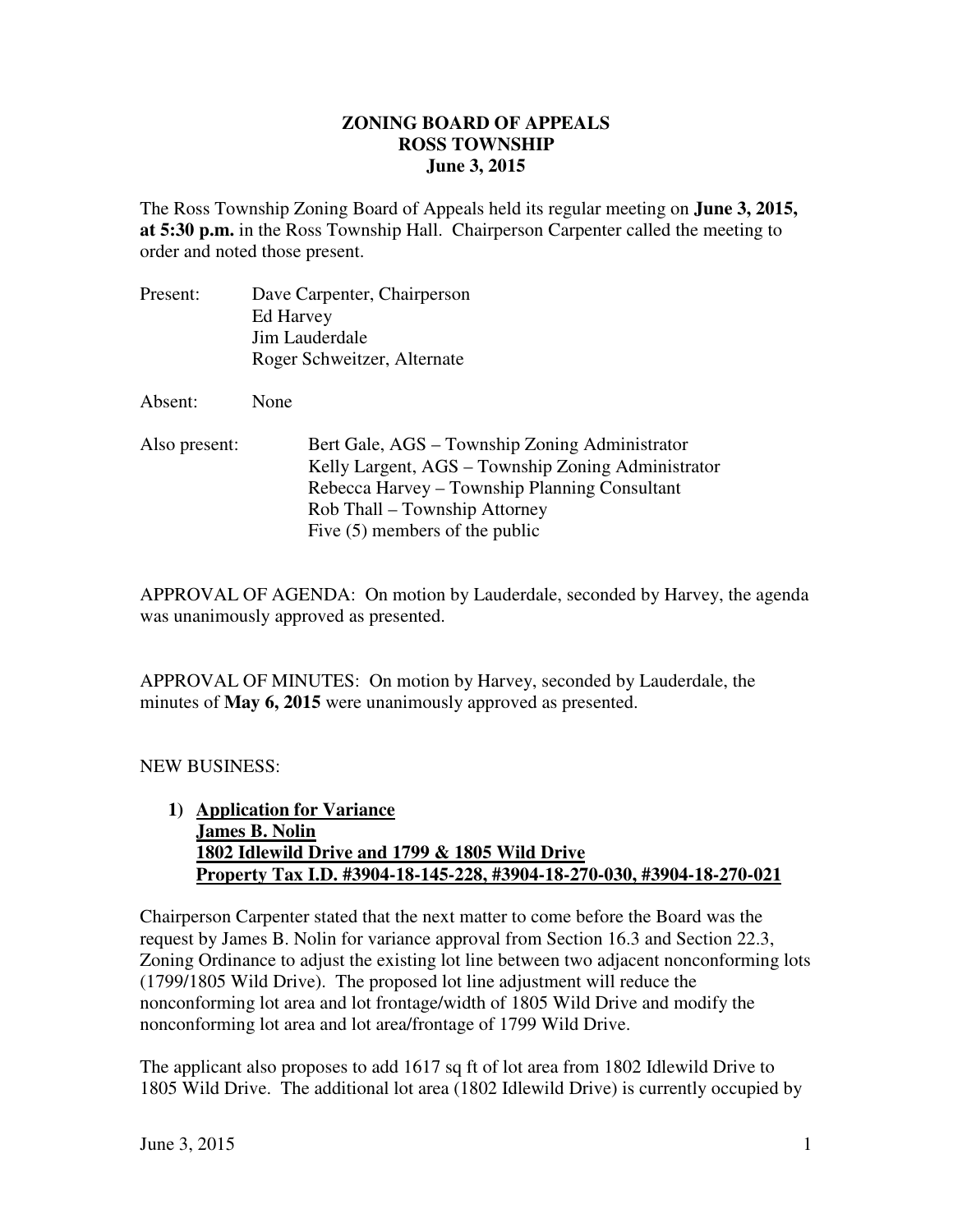a lawfully nonconforming garage and is located opposite 1805 Wild Drive. Variance approval from the front yard and side yard setback requirements is requested to permit the proposed land division and the existing nonconforming side yard setback from the northwest lot line and the existing nonconforming front yard setback from Wild Drive for the subject garage.

 The subject sites requested for consideration are within the R-1 Low Density Residential District.

 Chairperson Carpenter stated that the matter had been considered by the Board at its meeting on April 1, 2015 and was postponed to May 6, 2015 to allow for submission and consideration of the following information:

- Previous variance applications/Board action involving the subject properties.
- The dates of construction of all existing buildings on the subject properties.
- Confirmation of parcel numbers of the subject properties.

 He noted that on May 6, 2015, the matter was postponed to June 3, 2015 at the request of the applicant. It was confirmed that the public comment portion of the public hearing had been left open to allow for continued discussion.

 Chairperson Carpenter further noted that Alternate Schweitzer will continue to serve in consideration of the Nolan variance request given his service during consideration of the matter in April.

 Gale referenced a parcel map and aerial photo of the subject properties. He explained that the Township has recently been made aware that a small portion of the lot located opposite 1811 Wild Drive (and owned by 1811 Wild Drive) was sold/transferred to 1802 Idlewild Drive. Gale stated that the lot split was accomplished without receiving lot split approval from the Township and without receipt of the requisite variances. He noted that the remainder of the variance requests are still required as previously noticed and explained.

 James Nolin was present on behalf of the application. He stated that the lot split referenced by Gale was done automatically as a result of the expiration of a life lease on the property and can be 'undone' if necessary. He confirmed that the property sold/transferred was approximately 107 sq ft in area.

 Regarding the requested variances, Nolin stated that 1802 Idlewild Drive is 22,412 sq ft in area and is currently a conforming lot. He explained that the proposal to add 1617 sq ft of lot area from 1802 Idlewild Drive to 1805 Wild Drive will still leave 1802 Idlewild Drive a conforming lot with a lot size of 20,785 sq ft. It was further noted that 1802 Idlewild Drive will continue to remain conforming with the addition of the 107 sq ft area from the lot opposite 1811 Wild Drive. (20,892 sq ft)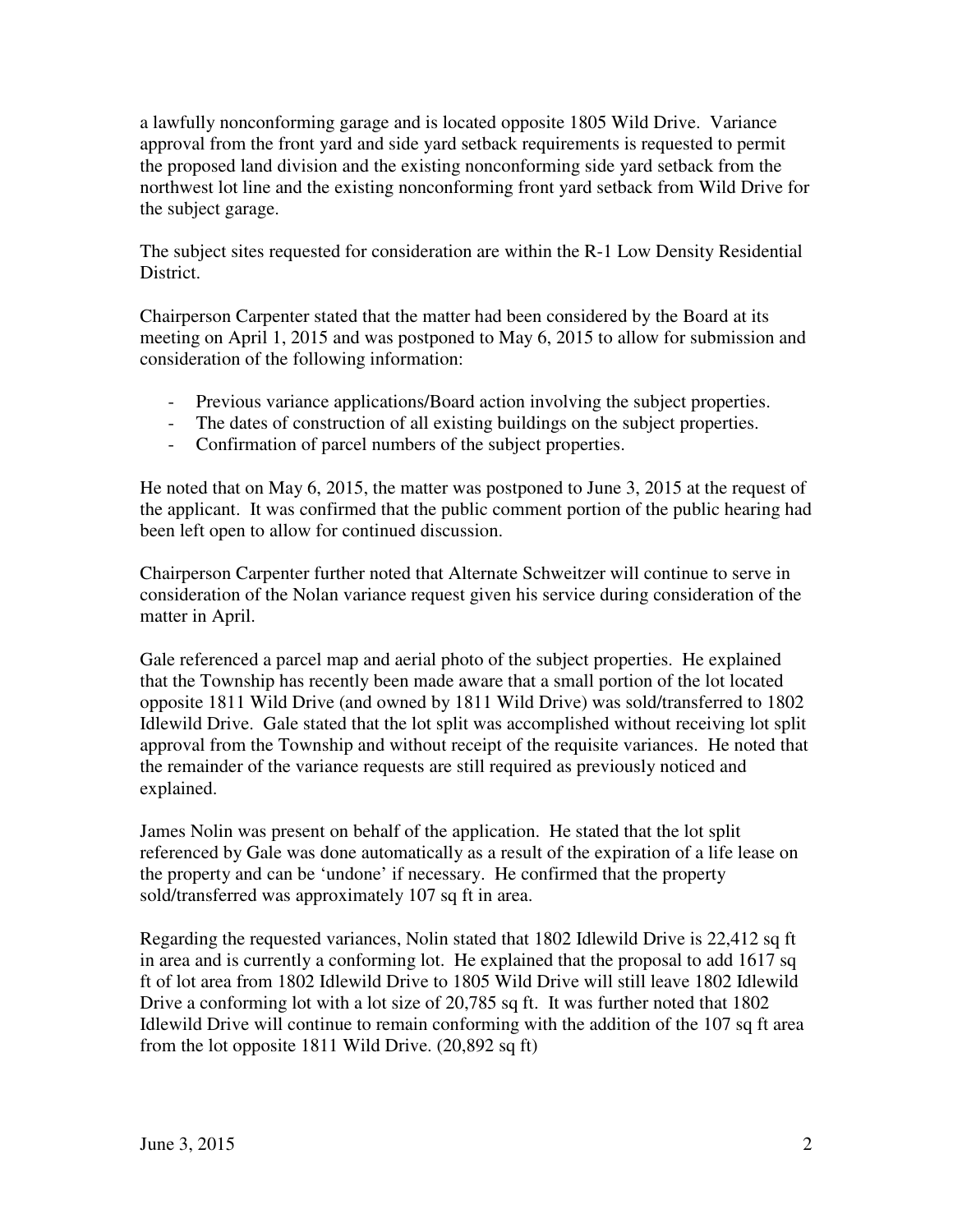Nolan confirmed that the 1617 sq ft lot area proposed to be split from 1802 Idlewild Drive and added to 1805 Wild Drive is currently occupied by a lawfully nonconforming garage and is located opposite 1805 Wild Drive.

 Following review of the proposed lot splits/combinations, it was noted that the following variances will be required:

 - Proposed lot line adjustment between 1799 and 1805 Wild Drive so as to 'transfer' approximately 703 sq ft of lot area from 1805 Wild Drive to 1799 Wild Drive.

Variance approval is required to permit the proposed reduction in lot area and  *lot frontage/width of 1805 Wild Drive.* 

 - Proposed split of approximately 1617 sq ft of lot area from 1802 Idlewild Drive and combine it with 1805 Wild Drive so as to give ownership of the garage (currently on 1802 Idlewild Drive) to 1805 Wild Drive.

 *1802 Idlewild Drive will continue to comply with dimensional requirements; no variance is required.* 

 *Variance approval is required to permit the proposed establishment of a 1617 sq ft lot opposite 1805 Wild Drive.* 

Variance approval is required to permit the garage (currently on 1802 Idlewild  *Drive) to continue to be located within required side and front yard setbacks when added to 1805 Wild Drive.* 

 It was also noted that the actual proposed lot splits/combinations will be subject to Township Board review/approval pursuant to the Subdivision Control Ordinance.

 Gale added that consideration of the requested variances was tabled in April to allow for confirmation of the history of variances granted to the subject properties. He stated that research on the matter revealed that no variances have been previously granted to the properties under consideration.

 No further public comment was offered on the matter. The public comment portion of the public hearing was closed.

 Chairperson Carpenter led the Board through a review of the variance criteria set forth in Section 23.8 A. The following findings were noted:

### *Proposed lot line adjustment between 1799 and 1805 Wild Drive:*

 *Per Section 23.8A.:*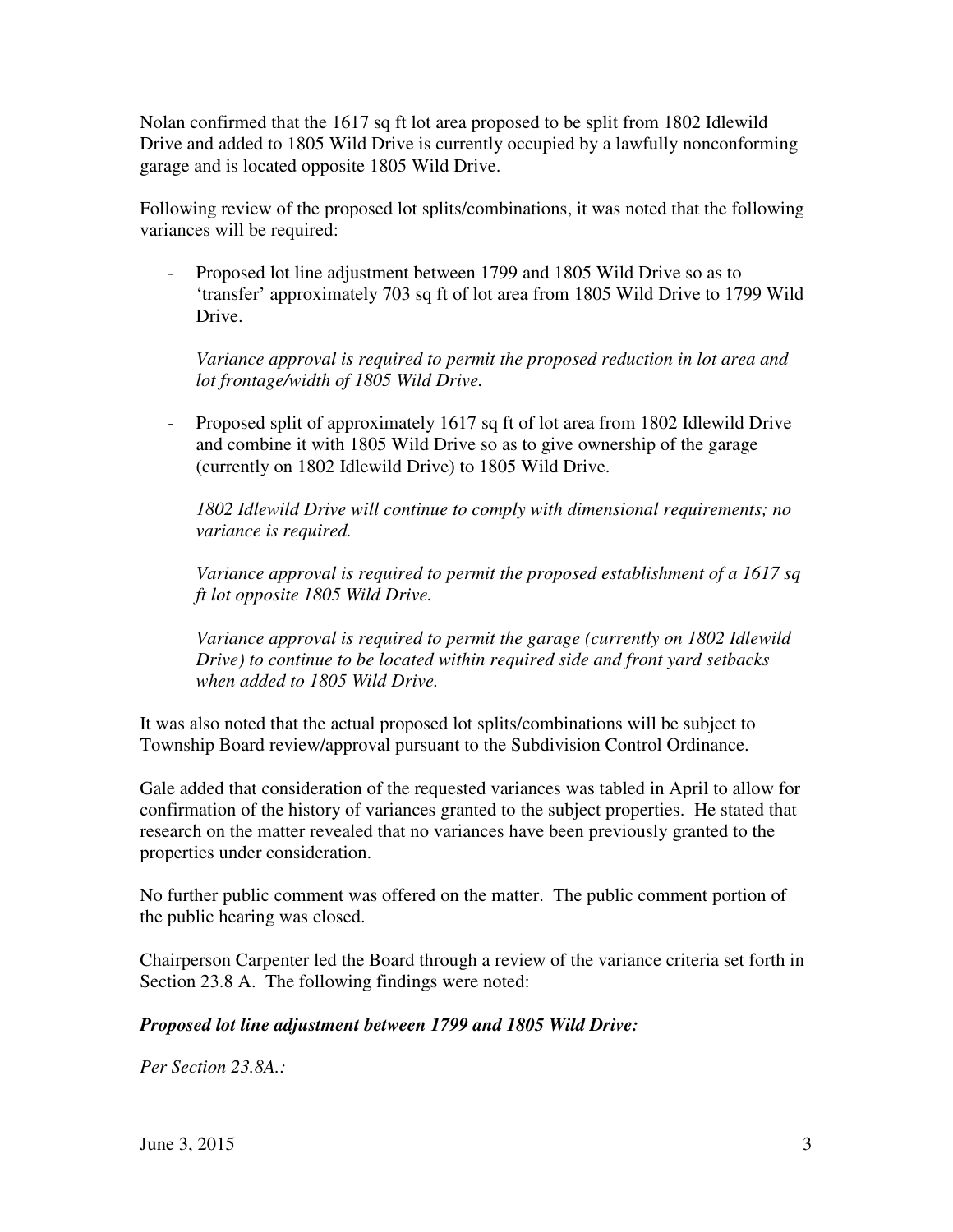- Practical difficulty in carrying out the strict letter of the Zoning Ordinance:  *(exceptional narrowness, shallowness or shape of the property; exceptional topographic conditions; other extraordinary situation of the property)* 
	- - Both 1799 and 1805 Wild Drive are nonconforming lots and will remain nonconforming.
	- - Both 1799 and 1805 Wild Drive are pre-existing lots and represent exceptional narrowness and shape.
- • Self-created hardship: *(practical difficulty not created by the applicant or a predecessor owner in the applicant's family):* 
	- The substandard size of the lots is not a condition created by the applicant.
- • No substantial detriment to adjoining property:
	- - The proposed property line adjustment will render 1799 Wild Drive more conforming in lot size and lot frontage/width.
	- The proposed property line adjustment will render an existing nonconforming setback on 1799 Wild Drive conforming.
- Not materially impair the intent and purpose of the Zoning Ordinance:
	- - The proposed property line adjustment will reduce nonconformities on 1799 Wild Drive.
	- - The proposed property line adjustment will not result in the creation of any new lots/building sites.
	- The proposed property line adjustment will not result in an increase in driveways.
- Not materially impair the public health, safety and welfare:
	- The proposed property line adjustment does not constitute a material change in the density or lot configuration of the area.
- Exceptional circumstances applying to the specific property that do not apply generally to other properties in the R-1 District:
	- Nonconforming lots around Gull Lake are a recurrent situation . . but they are not a general circumstance within the R-1 District.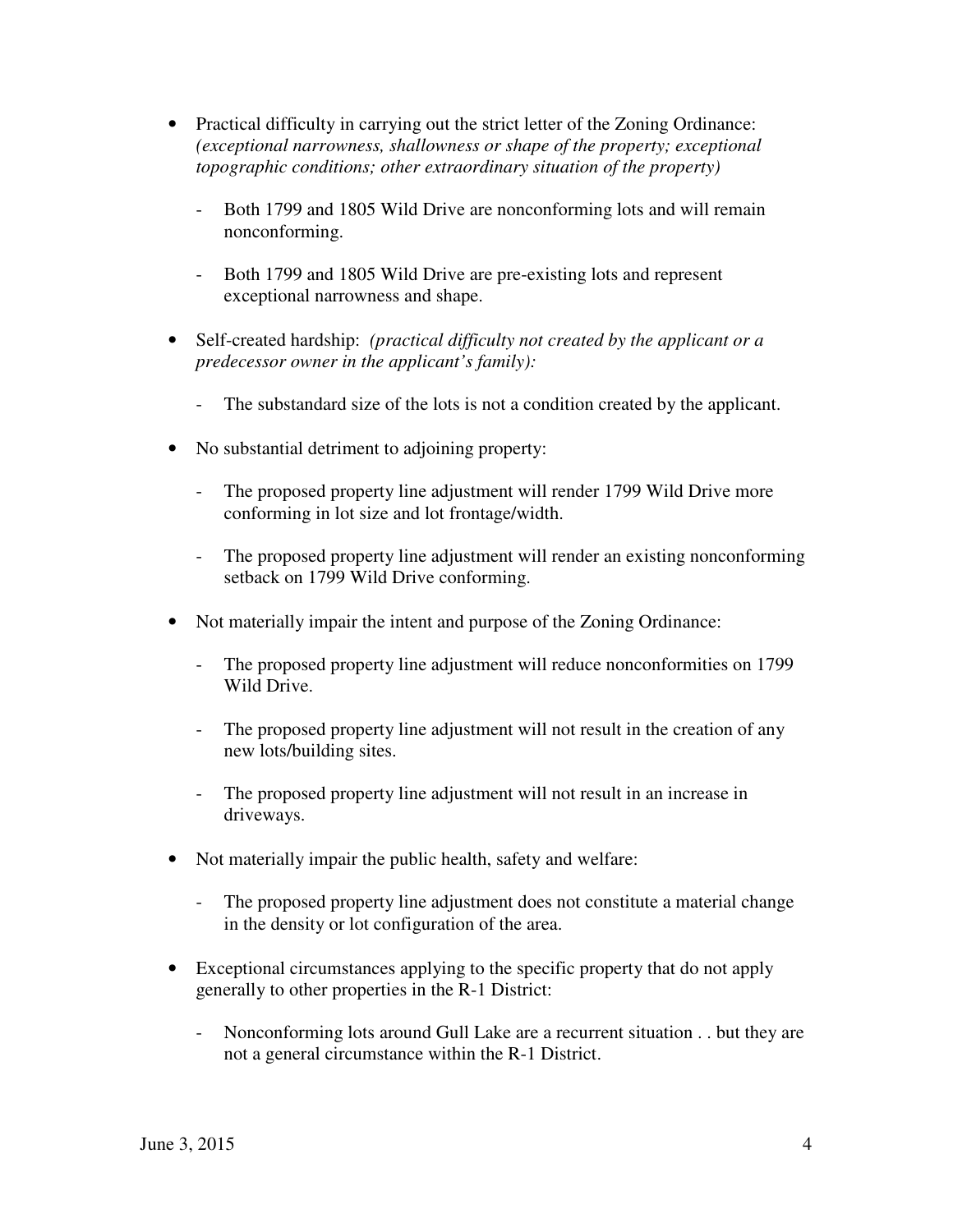- Condition/situation of the property is not of a general or recurrent nature as to make reasonably practical a general regulation as part of the Zoning Ordinance:
	- - Nonconforming lots around Gull Lake are a recurrent situation . . but are not general to the Township as a whole.

 It was reiterated that the above findings were based on the application documents presented and the representations made by the applicant at the meeting.

Harvey then moved to grant variance approval so as to allow the proposed property line adjustment. Variance approval is granted based upon the findings of the Board pursuant to the variance criteria set forth in Section 23.8 A., Zoning Ordinance and subject to Township Board approval of the proposed lot split/combination pursuant to the Subdivision Control Ordinance. Schweitzer seconded the motion. The motion carried unanimously.

## *Proposed lot split/combination between 1802 Idlewild Drive and 1805 Wild Drive:*

 In response to Board questions, Attorney Thall noted that pursuant to Section 16.1 D., as recently amended, that portion of 1802 Idlewild proposed to be 'added' to 1805 Wild Drive will be *'treated as a separate lot in the application of lot coverage, setback, and yard area requirements*.' As such, variance approval will be required for the proposed split.

 It was noted that the Section 16.1 D. had not been adopted at such time as the public hearing notice for the requisite variances was prepared and published. As such, the only variance requests noticed for the proposed lot split/combination involved the side yard setback and front yard setback requirements.

Harvey moved to direct the Township to renotice the request so as to allow for consideration of all required dimensional variances (ie. lot size, lot frontage/width, lot coverage, side yard setback, and front yard setback) at the next meeting of the Zoning Board of Appeals. Nolin advised of his absence in July and requested the matter be scheduled for the August meeting. The Board concurred. Schweitzer seconded the motion. The motion carried unanimously.

 Chairperson Carpenter noted that Lauderdale, as a regular member of the Board, will serve in consideration of the Schau variance request.

 **2) Application for Variance Steve and Gina Schau 1382 Burlington Drive Property Tax I.D. #3904-17-201-040**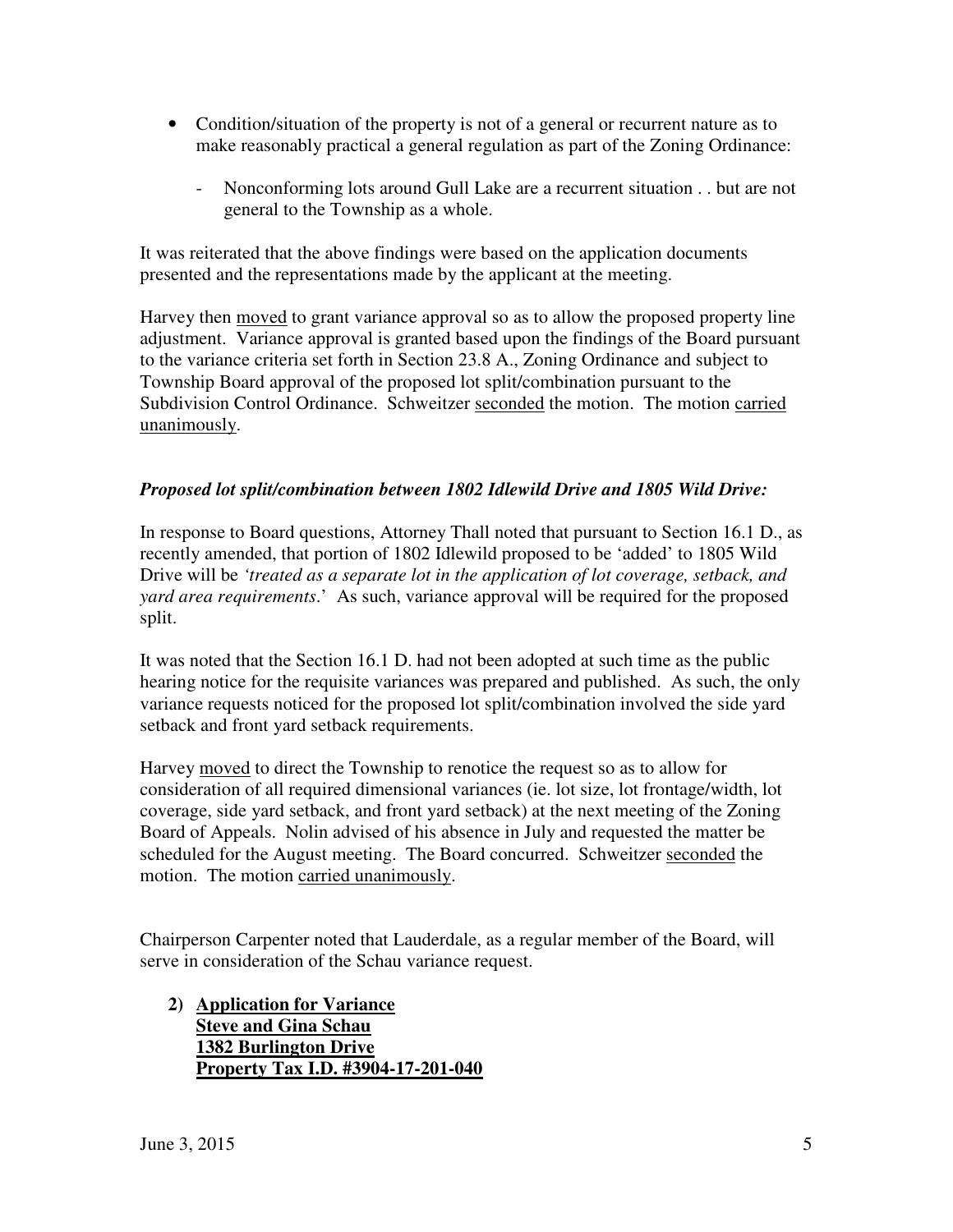Chairperson Carpenter stated that the next matter to come before the Board was the request by Steve and Gina Schau for variance approval to make alterations to the exterior of an existing residence. The subject site is located at 1382 Burlington Drive and is within the R-1 Low Density Residential District.

 Chairperson Carpenter explained that the proposed alterations to the existing house will require the following variances:

- 1. Variance approval from the 50 ft waterway (front) setback requirement so as to allow the construction of a gable roof and Juliette balcony over each of the two (2) upstairs windows facing Gull Lake; a 46 ft setback is proposed.
- 2. Variance approval from the 50 ft waterway (front) setback requirement so as to allow the construction of an 11 ft x 36 ft pergola over the existing patio; a 38 ft setback is proposed.
- 3. Variance approval from the 20 ft rear setback requirement so as to allow the construction of a 25 ft x 20 ft attached garage; a 7 ft setback is proposed.
- 4. Variance approval from the 33.9% maximum lot coverage requirement so as to allow the aforementioned construction, as well as the construction of a gable roof over the front door.

 Steve Schau was present on behalf of the application. He stated that they purchased the property in January and desire to make improvements to the existing house to improve its 'curb appeal'. He noted that the house is a modular-constructed house and is very square, adding that much of the proposed construction is aesthetic-driven and will not increase the size of the house.

 In response to Board questions, Schau explained that the proposed gable roofs/Juliette balconies will extend out 3 ft from the house (46 ft setback) and over the existing patio, which has an existing setback of 38 ft. He further confirmed that the proposed pergola will not extend beyond the edges of the existing patio.

 In review of Section 16.3 D., it was determined that a patio constructed 'above the ground level upon which it is placed' would be subject to the 50 ft waterway (front) setback requirement. It was noted that the patio on the subject site is existing and currently extends above the ground level. However, the patio is located well within the 50 ft waterway (front) setback area. After lengthy Board discussion, it was determined that the date the patio was constructed and whether it was built at grade level at that time cannot be confirmed or denied by the Township Zoning Administrator. To that end, the Board must find that the existing patio is lawfully nonconforming with respect to its location within the required waterway (front) setback.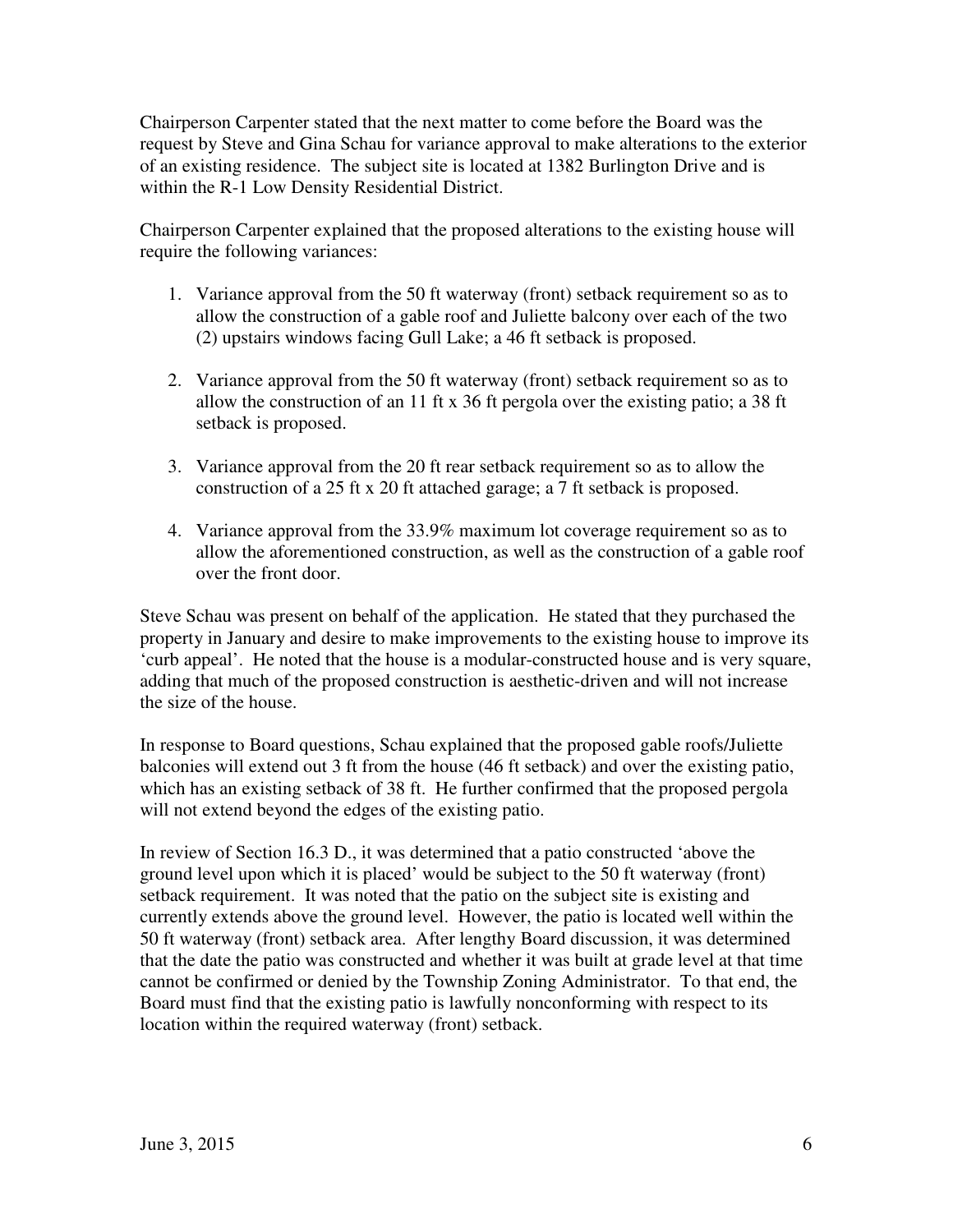The Board acknowledged that the requested setback variances for the proposed gable roofs/Juliette balconies and the pergola are still required even though they will not extend further into the 50 ft waterway (front) setback than the existing patio.

 Schau then explained that limited options exist for the placement of a garage on the subject site. He stated that locating a detached garage on Lot 57 (also owned by the applicant) which is located opposite the site was considered . . but that the property experiences severe flooding due to road drainage. He distributed photos demonstrating the drainage problems in the area. Schau noted that the existing house is located approximately 27-28 ft from the rear lot line and that the proposed garage will be setback approximately 7 ft from the rear lot line.

 He stated that the proposed construction of a gable roof over the front entrance is also proposed to improve the aesthetics of the house and to provide a rain shelter. He explained that if the proposed gable roofs/Juliette balconies, pergola, and garage are allowed, then the proposed gable roof over the front door will result in a lot coverage of 37.8%, which exceeds the 33.9 % lot coverage allowed. He noted that the proposed gable roof is proposed to comply with applicable setback requirements.

 Sid Durham stated that he resides on Burlington Drive and that he does not object to the proposed aesthetic improvements to the house, including the proposed pergola. . . if it does not extend beyond the boundaries of the existing patio. He noted his objection to the proposed garage and its encroachment into the rear setback. Durham opined that an encroachment of 7 ft from the rear property line is not good form; presents a problem for snow removal; does not allow a safe and adequate area for off-street parking; and would not be consistent with decisions applied to other properties in the area. He noted that not all properties in the area have garages and that other options are available to the applicant . . such as a detached garage on Lot 57 or parking outside as has been done in the past.

 Gina Schau noted that many homes/garages along the street are located closer to the rear lot line than the proposed 7 ft. She added that building a garage on a lot that routinely floods is a hardship.

 No further public comment was offered on the matter. The public comment portion of the public hearing was closed.

 In response to Board questions, Gale confirmed that the existing lot coverage on the site was calculated at 32.6% and did include the existing patio. He stated that the existing lot coverage is in compliance with the 33.9% maximum lot coverage that is allowed. The Board then noted that the proposed gable roofs/Juliette balconies, pergola, and gable roof over the front entrance will extend over existing 'paved' areas and will not serve to add to the existing lot coverage calculation. It was agreed that variance approval from the maximum lot coverage requirement will only be needed for the proposed attached garage.

 Chairperson Carpenter led the Board through a review of the variance criteria set forth in Section 23.8 A. The following findings were noted: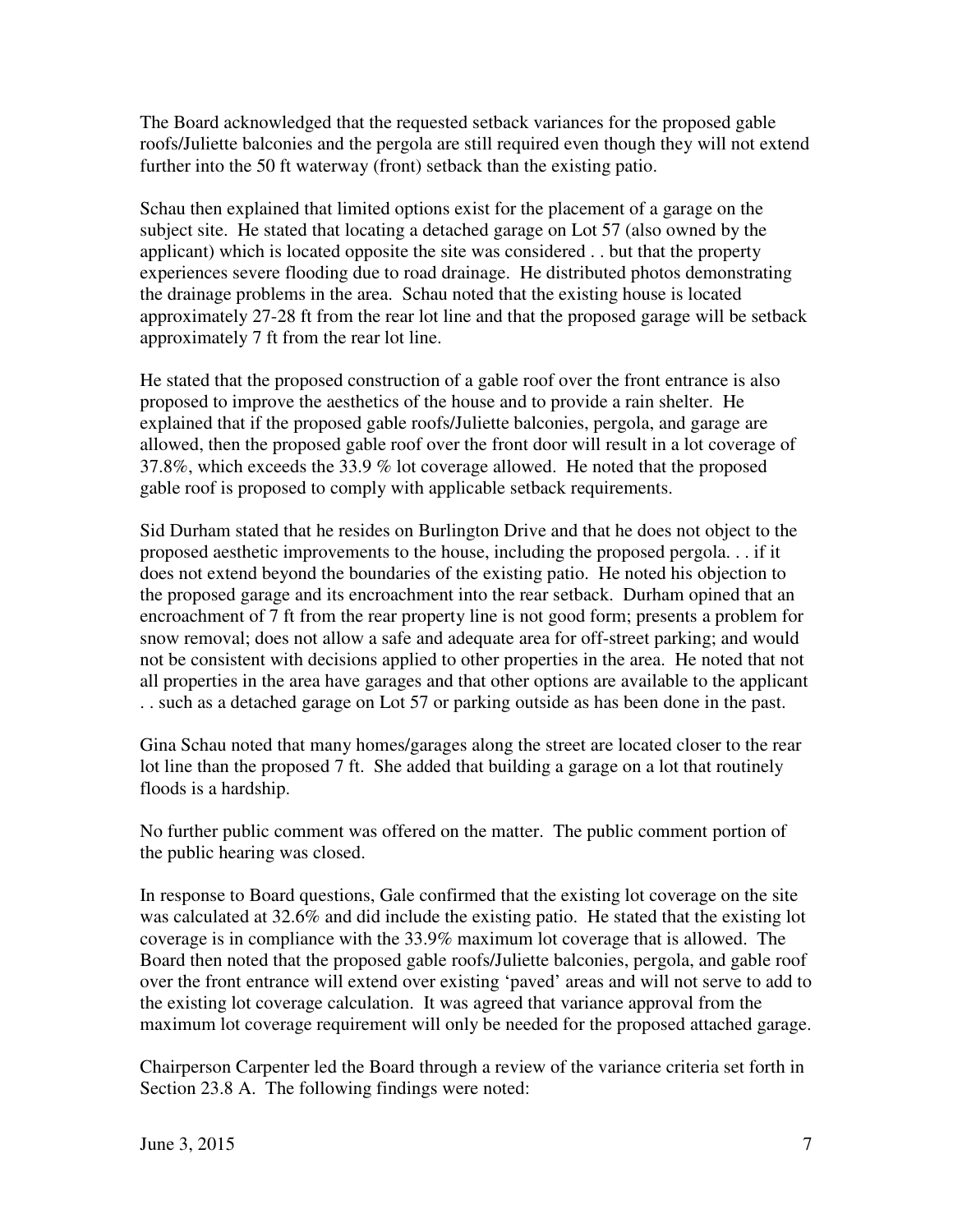## *50 ft Waterway (Front) Setback Requirement: (gable roofs/Juliette balconies and pergola)*

 *Per Section 23.8A.:* 

- • Practical difficulty in carrying out the strict letter of the Zoning Ordinance:  *(exceptional narrowness, shallowness or shape of the property; exceptional topographic conditions; other extraordinary situation of the property)* 
	- - The existing patio is located within the front setback area and is lawfully nonconforming.
	- - The proposed construction will not extend beyond the front setback of the existing patio.
- • Self-created hardship: *(practical difficulty not created by the applicant or a predecessor owner in the applicant's family):* 
	- - The front setback of the existing patio is not a condition created by the applicant.
- • No substantial detriment to adjoining property:
	- The proposed construction will not reduce the waterway (front) setback already established by the existing patio.
	- The proposed construction will not encroach into sight lines of adjacent property.
- Not materially impair the intent and purpose of the Zoning Ordinance:
	- The proposed construction will not reduce the waterway (front) setback already established by the existing patio.
	- The proposed construction will not encroach into sight lines of adjacent property.
- Not materially impair the public health, safety and welfare:
	- The proposed construction will not constitute a change in the existing waterway (front) setback that exists on the site.
- Exceptional circumstances applying to the specific property that do not apply generally to other properties in the R-1 District: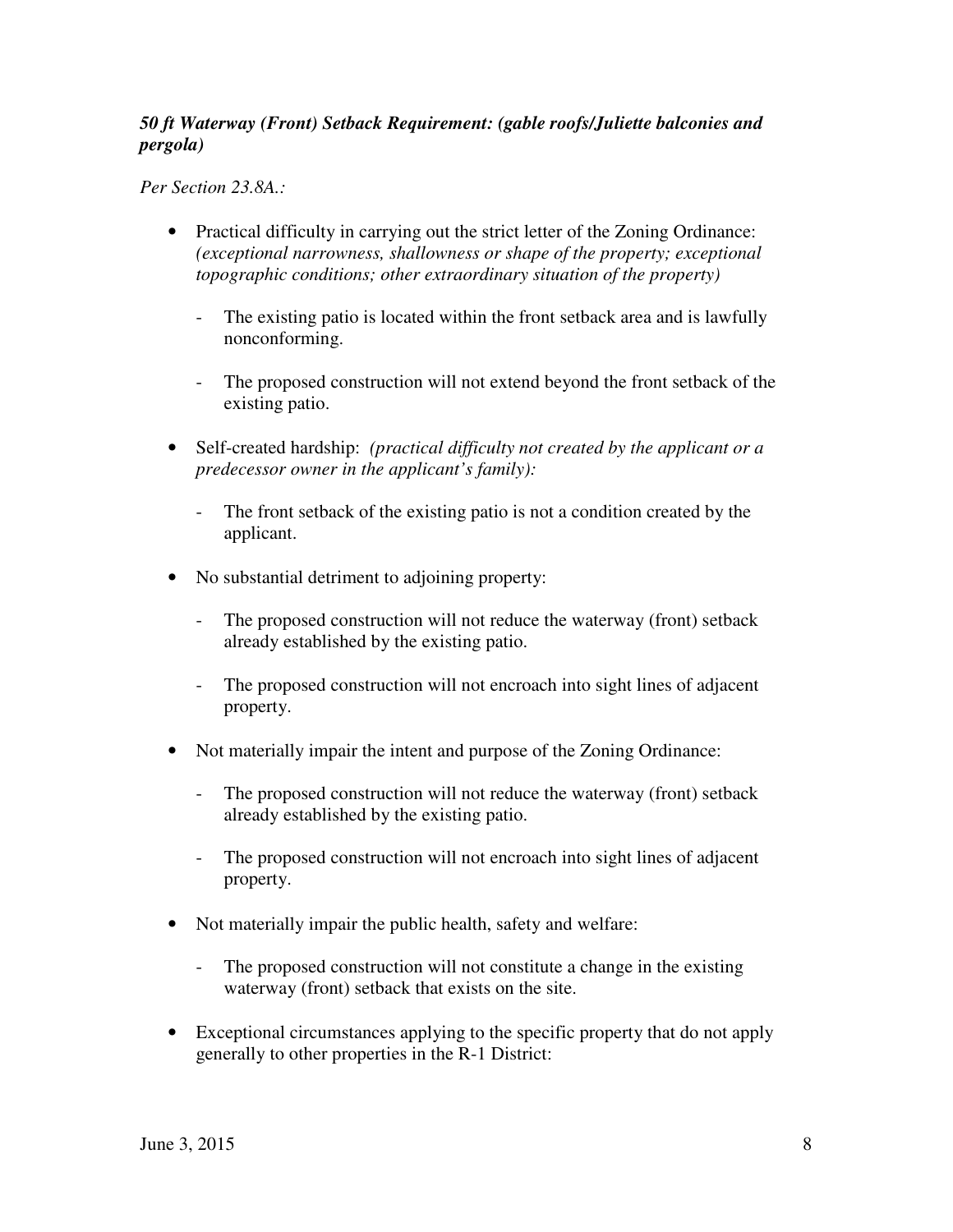- - Nonconforming setbacks on lots around Gull Lake are a recurrent situation . . but they are not a general circumstance within the R-1 District.
- Condition/situation of the property is not of a general or recurrent nature as to make reasonably practical a general regulation as part of the Zoning Ordinance:
	- - Nonconforming setbacks on lots around Gull Lake are a recurrent situation . . but are not general to the Township as a whole.

 It was reiterated that the above findings were based on the application documents presented and the representations made by the applicant at the meeting.

Lauderdale then moved to grant variance approval from 50 ft waterway (front) setback requirement so as to allow 1) the proposed construction of a gable roof and Juliette balcony over each of the two (2) upstairs windows facing Gull Lake with a 46 ft setback; and, 2) the proposed construction of an 11 ft x 36 ft pergola over the existing patio with a 38 ft setback. Variance approval is granted based upon the findings of the Board pursuant to the variance criteria set forth in Section 23.8 A., Zoning Ordinance. Harvey seconded the motion. The motion carried unanimously.

# *20 ft Rear Setback Requirement: (attached garage)*

 *Per Section 23.8A.:* 

- Practical difficulty in carrying out the strict letter of the Zoning Ordinance:  *(exceptional narrowness, shallowness or shape of the property; exceptional topographic conditions; other extraordinary situation of the property)* 
	- - The subject site is a pre-existing lot and represents exceptional narrowness and shape.
	- Optional building locations on the site are limited.
- • Self-created hardship: *(practical difficulty not created by the applicant or a predecessor owner in the applicant's family):* 
	- The substandard size of the lot and the location/size of the existing house are not conditions created by the applicant.
- • No substantial detriment to adjoining property:
	- Similar rear setbacks exist on many of the lots along Burlingon Drive.
	- The proposed construction will comply with applicable side setback requirements.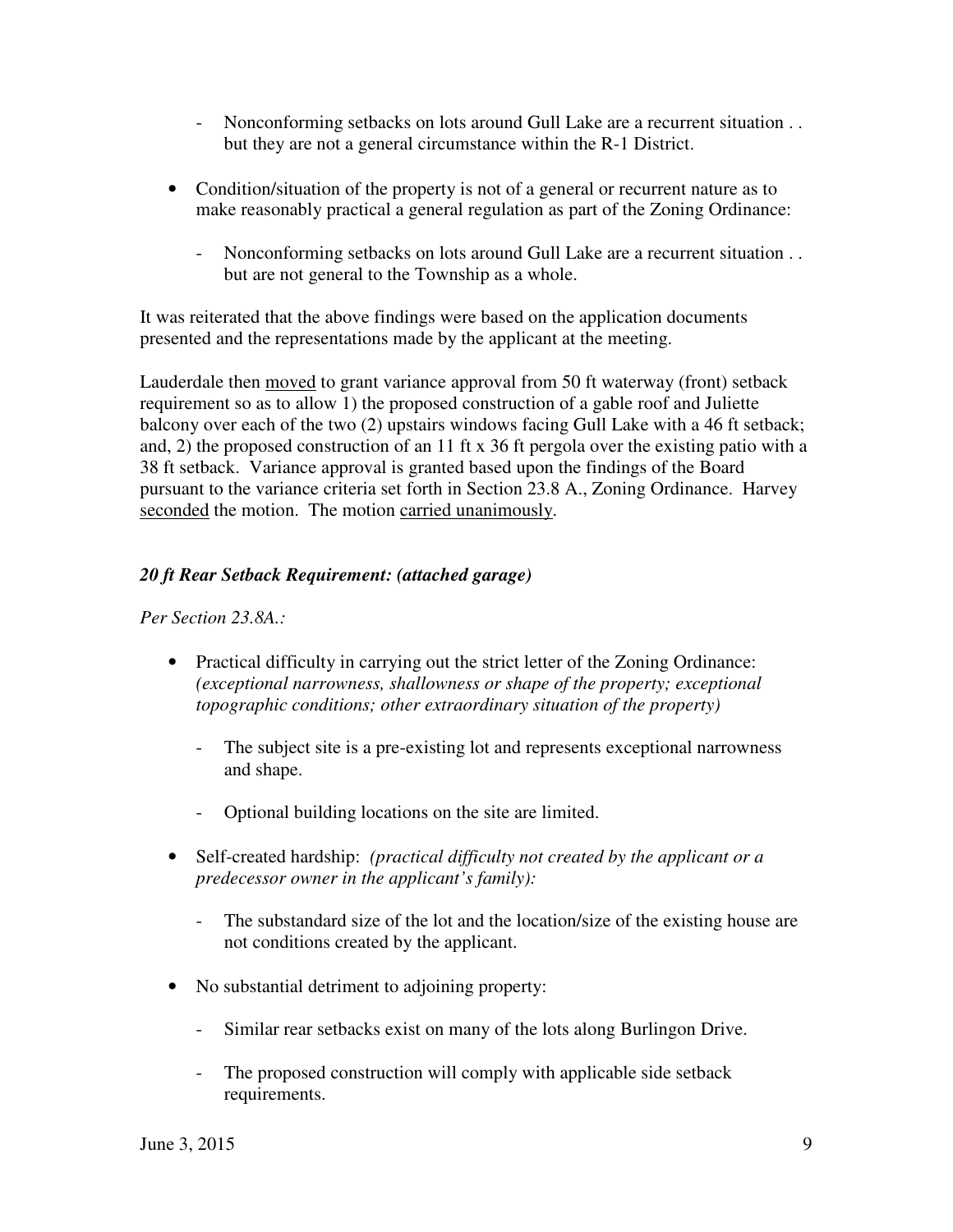- Not materially impair the intent and purpose of the Zoning Ordinance:
	- - The area proposed for the garage is currently used for parking; a change in the use of the area will not result with the construction of the garage.
- Not materially impair the public health, safety and welfare:
	- - The subject area currently experiences limitations . . such as minimal road width, flooding, limited area for parking, traffic, and setback encroachment; the proposed 7 ft setback for the garage will not significantly alter the existing situation.
- • Exceptional circumstances applying to the specific property that do not apply generally to other properties in the R-1 District:
	- - Nonconforming lots around Gull Lake are a recurrent situation . . but they are not a general circumstance within the R-1 District.
- Condition/situation of the property is not of a general or recurrent nature as to make reasonably practical a general regulation as part of the Zoning Ordinance:
	- - Nonconforming lots around Gull Lake are a recurrent situation . . but are not general to the Township as a whole.

 It was reiterated that the above findings were based on the application documents presented and the representations made by the applicant at the meeting.

Lauderdale then **moved** to grant variance approval from 20 ft rear setback requirement so as to allow the proposed attached garage. Variance approval is granted based upon the findings of the Board pursuant to the variance criteria set forth in Section 23.8 A., Zoning Ordinance. Harvey seconded the motion. The motion failed 1-2, Harvey and Carpenter dissenting.

 Harvey stated that there are additional findings with respect to Section 23.8 A.3. and that they do not support a grant of the requested variance. He noted the following:

- The proposed location of the garage (7 ft rear setback) does not provide adequate room for off-street parking and will result in roadway encroachment in an already congested area.
- A 7 ft rear setback does not provide adequate room for snow storage.
- - The aerial photo provided demonstrates that a 7 ft rear setback will result in an encroachment into the sight lines of adjacent lots.
- The site is not unique in any way.
- - A grant of the variance will establish a direction for building within the 20 ft rear setback instead of moving existing nonconformities toward compliance.